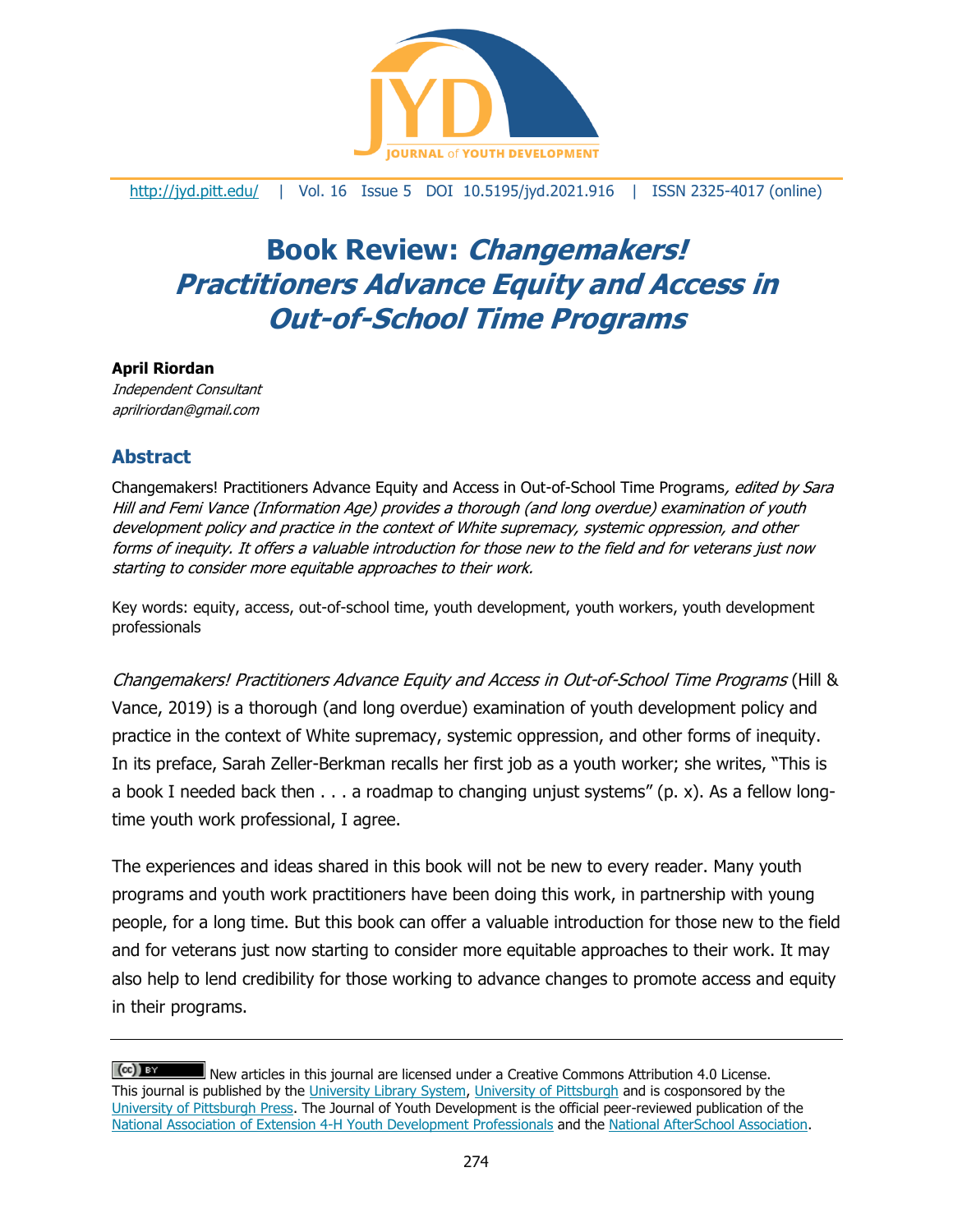Organized into two sections, the first section is focused on organizational policies and procedures that impact access and equity. The second section is focused on how program quality and staff preparation impact young people's experiences in out-of-school time (OST) opportunities. Each chapter is presented from the perspective of youth workers and community leaders working directly with youth. Each chapter ends with reflections from researchers, including questions for further exploration. Throughout the book, terminology is noted and defined at the bottom of the page to clarify readers' understanding of complex topics.

For me, the best chapters were those that provided clear and specific examples of system and program-level changes. In Chapter 2, Ken Anthony outlines guidelines for developing and sustaining successful school–community partnerships, sharing highlights and challenges from his work in Connecticut communities. This chapter helped me diagnose problems I have experienced in leading school-based OST programs—notably how "the imbalance of power between school and afterschool programs" can lead to a "lack of recognition of expertise on the part of school personnel towards afterschool staff" (Hill & Vance, 2019, p. 35). I would recommend this chapter to anyone currently navigating, or about to develop, an OST partnership with schools, and encourage practitioners to make every effort to share it with school principals.

In Chapter 3, Rachel Loeper delivers one truth after another while sharing the missteps and corrections she has made with her OST writing program located in a historically Black neighborhood in Philadelphia. This is the first time I have seen someone lay out so clearly the connections between outreach efforts and systemic racism. In one of my favorite examples, she writes about the problematic practice of short enrollment periods and limited slots: "This kind of set up primarily serves the donors, who want to be able to track a cohort and play 'savior' to a specific group of kids" (Hill & Vance, 2019, p. 50).

Chapter 5 is one of the few chapters written by a person from a marginalized or minoritized community. Suzanne Stolz addresses inclusion of youth with disabilities in OST programs, sharing her own experiences as a disabled young person and outlining strength-based approaches for doing inclusion better. Writing about an inclusive philosophy, she encourages programs to ask themselves, "Do we view disability as a problem or as a natural aspect of humanity? Are people disabled by the limits of their bodies and minds or by the physical and social barriers in their environments?" (Hill & Vance, 2019, p. 81). Stolz advises that our answers to these questions inform our philosophy toward inclusion. This asset-based and human-centered approach added to the reality that adaptations that accommodate one's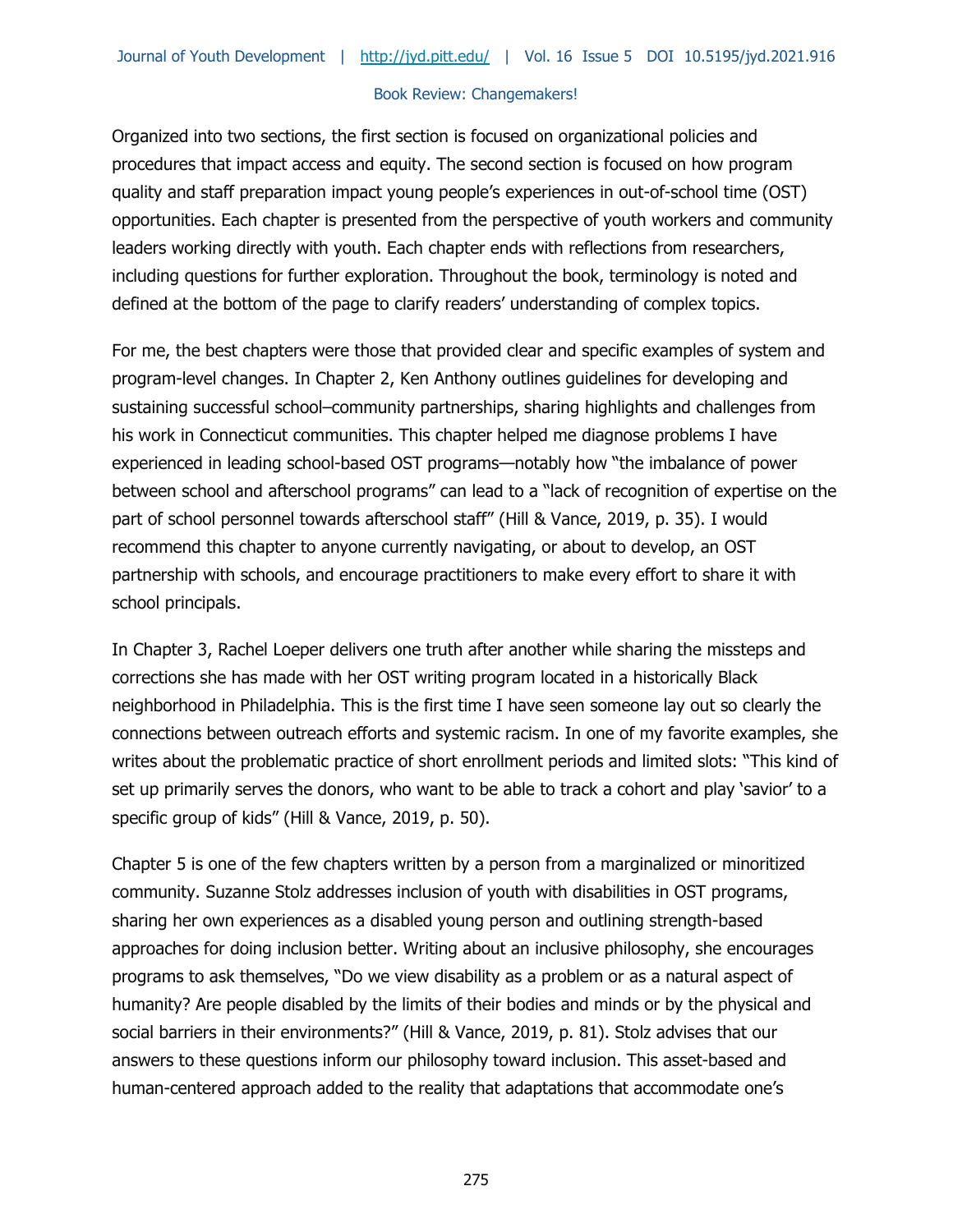disability almost always benefit both the disabled and the nondisabled participants. As such, this chapter outlines a model not just for inclusion of youth with disabilities but a universal model for inclusion, period.

Chapter 6 includes deeply personal stories from Merle McGee's life and youth work career that set the context for the importance of developing critical youth development practices that grow the ability of both marginalized and privileged youth to navigate discussions around identity, power, privilege, and oppression and provide opportunities to leverage those skills in pursuit of social justice. I believe critical youth development is the future of youth development practice. Practitioners, leaders, and funders all need to know what this work looks and feels like when done right, and this chapter is a compelling argument to invest training, time, and dollars into supporting organizations ready to engage in this work.

There are several other chapters in the book that will resonate with some readers more than others. The first chapter provides an overview of implicit bias in youth development with a heavy focus on "legacy" organizations like 4-H and scouting. Chapter 4 breaks down the paternalism inherent in youth program funding. Chapter 7 focuses on micro, meso, and macro levels of community response to unique needs of boys and young men of color. The final chapter is about a museum's efforts to engage their immigrant neighbors in museum programming, highlighting the importance of including parents and extended family in outreach and programming.

I would like to have seen a chapter about how an organization evolved to better meet the needs of LGBTQ youth, more recognition of intersectionality, and more authors representing marginalized and minoritized communities (including young people themselves). But overall, I found it valuable to read the book and appreciated that it presents ideas that are both promising and problematic, and as such, raises meaningful questions for our field that, I hope, ignite urgency, and spur action.

Because of our diverse lived experiences and varying levels of critical consciousness, every reader will engage with the content differently—and because we are all constantly evolving in our ways of thinking, our individual experience with it will change every time we read it as well. I first read the book and drafted this review in late 2019, before the pandemic and before George Floyd was murdered by Minneapolis police just one mile from my front door.

My original conclusion included some encouraging words about how hard "this work" can be and about having the courage to try new things. All this time later those closing words feel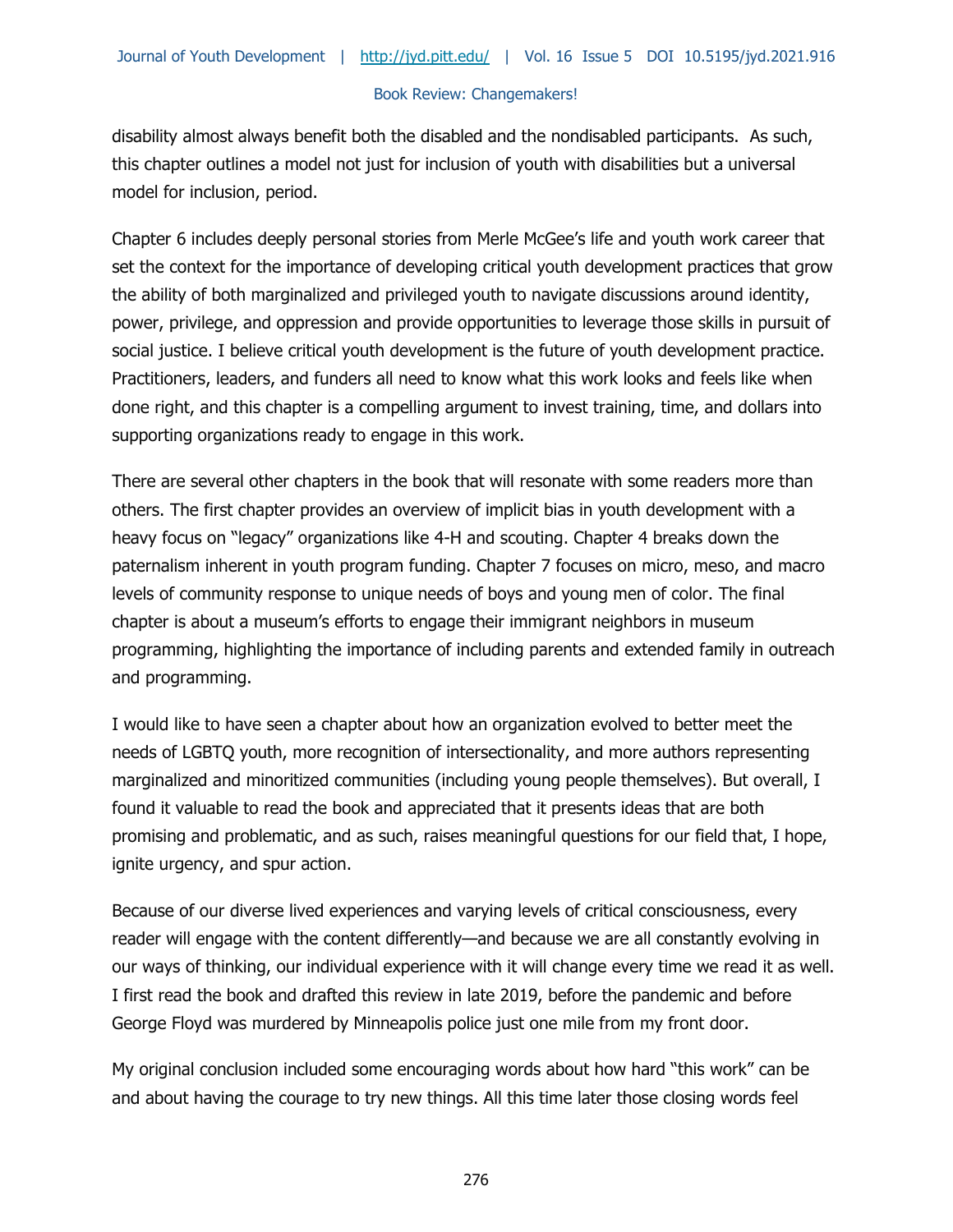empty, though I am sure they were sincere back then. Interestingly, many of the questions the book raised for me remained the same over time, but I feel much less trepidation today about asking them. Can our existing organizations, particularly legacy organizations, dismantle White supremacy and re-emerge as leaders of critical youth development field? Or do we need to leave some of our programs and practices behind to make space for community-led solutions? Can we train our way out of oppressive systems? Or do we need to find ways to move faster to bring about the kind of change our kids and communities deserve?

# **For Further Reading**

## **Recommended by the Book Review Author**

Back when I was a 23-year-old youth worker, I was fortunate to find Martin Brokenleg's work, [Reclaiming Youth at Risk: Our Hope for the Future](https://reclaimingyouthatrisk.org/) (Brendtro et al., 2019). This book, first published in 1990, advocates a strength-based and trauma-informed perspective. To learn more about critical youth development, I recommend Torie Weiston-Serdan's (2017) book, Critical [Mentoring: A Practical Guide](https://www.amazon.com/Critical-Mentoring-Practical-Torie-Weiston-Serdan/dp/1620365529) and the online community, [Reimagining Youth Work](https://community.criticalmentoring.org/landing).

Theresa Ferrari, the section editor for JYD's resource reviews, has compiled a list of other volumes in the Current Issues in Out-of-School Time series and reviews of those volumes that have appeared in past issues of JYD. You can find this information in the Appendix.

# **References**

- Brendtro, L. K., Brokenleg, M., & Van Bockern, S. (2019). Reclaiming youth at risk: Our hope for the future ( $3<sup>rd</sup>$  ed.). Solution Tree.
- Hill, S., & Vance, F. (Eds.). (2019). Changemakers! Practitioners advance equity and access in out-ofschool time programs. Information Age.

Weiston-Sherdan, T. (2017). Critical mentoring: A practical guide. Stylus.